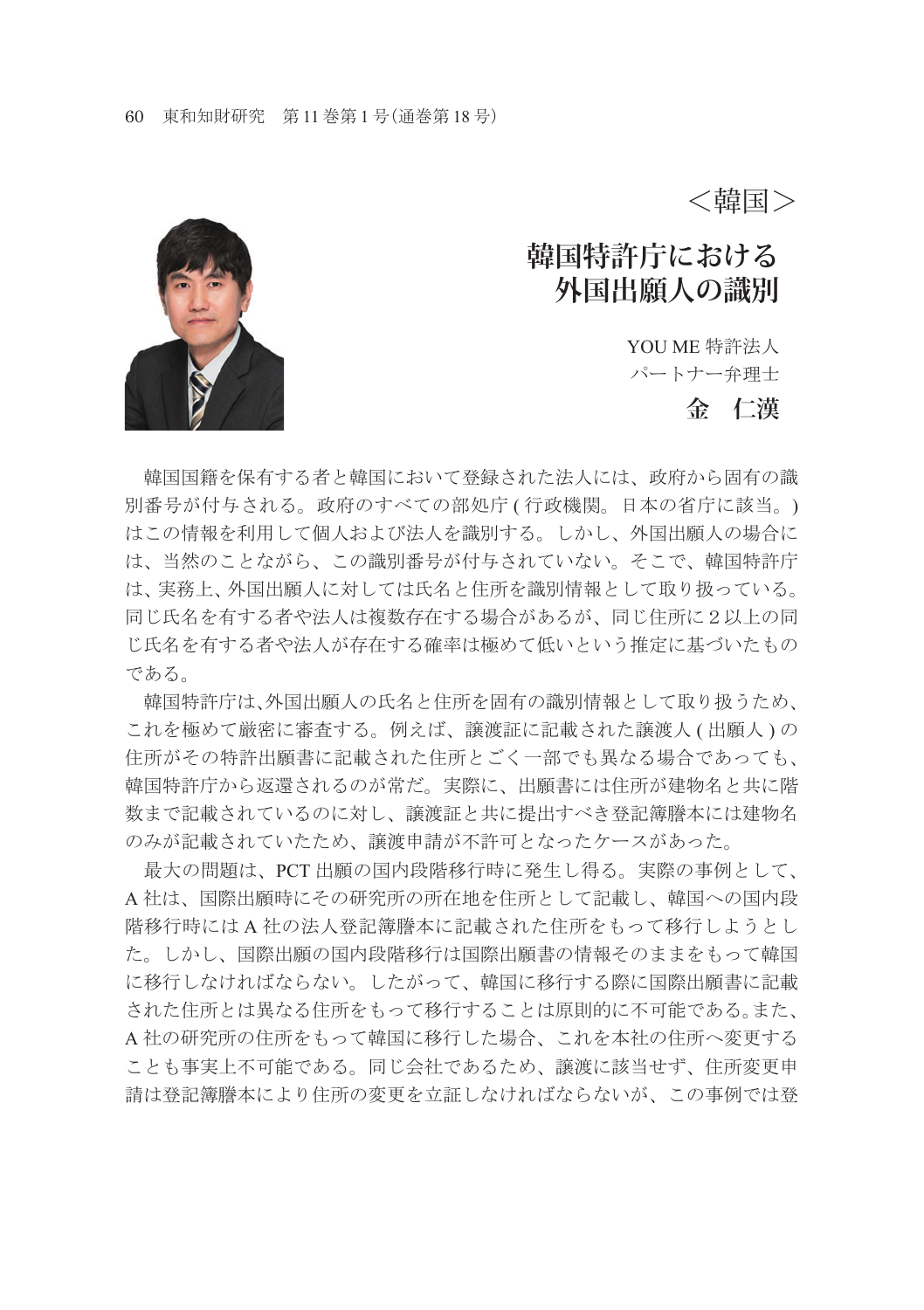記簿謄本により住所の変更を立証することができないためだ。

 このように、韓国特許庁における外国出願人の氏名と住所の取り扱いは極めて 厳格であるため、特に PCT 国際出願時に韓国への移行を考慮しているのであれ ば、国際出願書に記載する出願人の氏名及び住所は公的文書で証明可能な氏名及 び住所と完全に一致するように記載する必要がある。

 その一方で、韓国内でも韓国特許庁のかかる実務上の方針は外国出願人に不便 を招く行政利己主義であるとの批判があり、これを改善すべきとの要求もある。 しかし、真の資格を有する者の申請か否かを判断しなければならない特許庁とし ては、まだその方針に代わる相応な手段がないため、当面はこの方針が維持され ると予想される。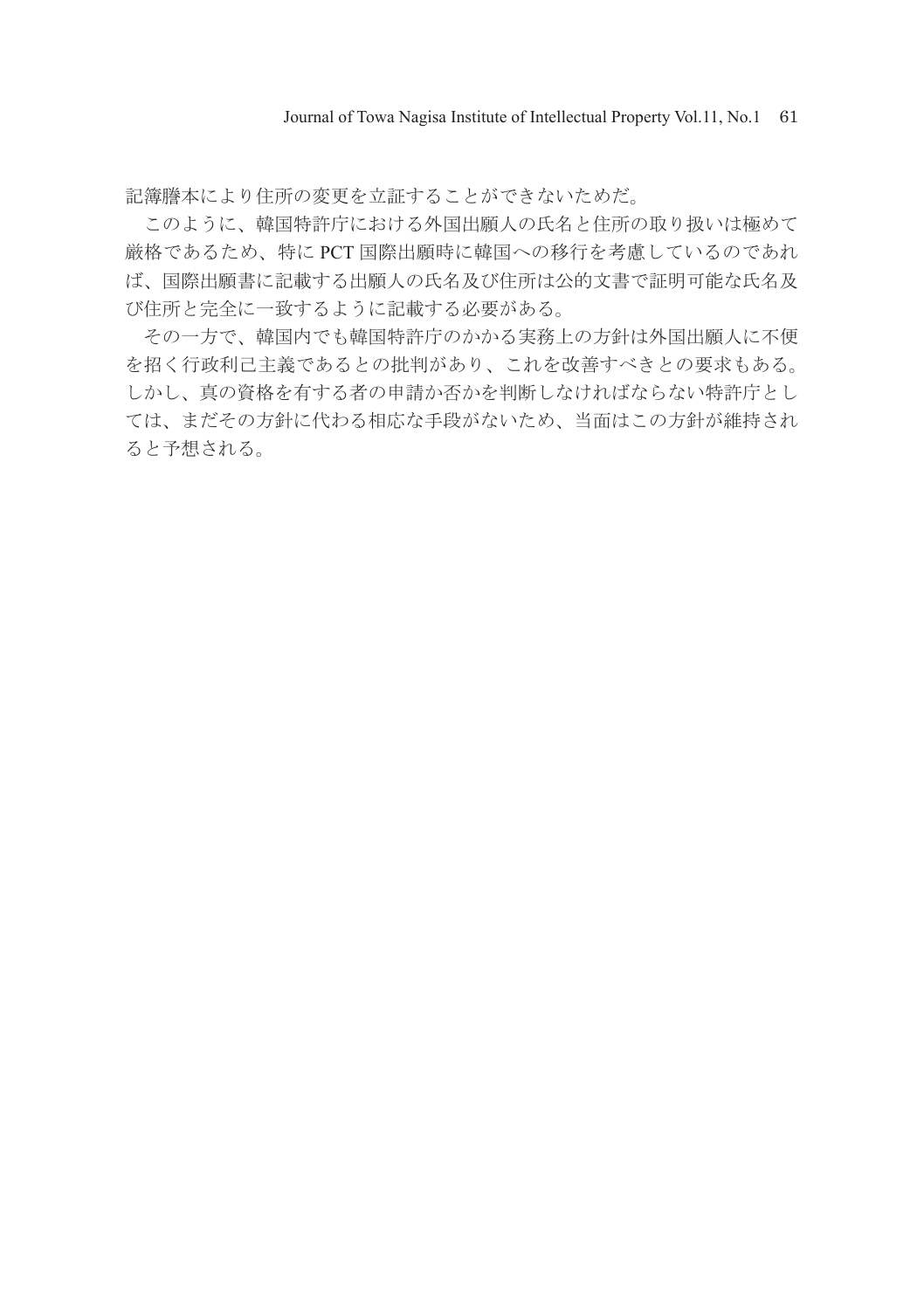## < **Korea** >

## **The Identification of the Foreign Applicants by the KIPO**

YOU ME Patent & Law Firm Partner, Patent Attorney **Inhan Kim**

 A person and corporation with Korean nationality are given an identification number by the government. And all the ministries use this information to identify a person or corporation. But a foreign applicant does not have the number. Then the KIPO uses the name and address as ID information of foreign applicants. They suppose if persons or corporations have the same name, it is exceptional that they are in the same address.

 The KIPO confirm the name and address of foreign applicants very strictly. When the address on assignment has any difference from it on the patent application, the KIPO always return it. In fact, the assignment petition was determined non-permission because a copy of the register does not record the floor of the building that was recorded on the application form.

 The biggest problem arises on entering the national phase of PCT applications. Here is an example : company A stated the address of their research center for the international application. Then, at entering the national phase of Korea, they stated the address of their certified copy of the register. But it is necessary to use the same information in either claim of the PCT application and its entering phase. Therefore, nobody can enter the Korean national phase by using the address that differs from the information on claims for PCT application. If company A use their research center's address for entering Korea, they cannot change it to their head office's address. In this case, two addresses are owned by the same company. So company A is not able to prove a change of address by showing their copy of the register,

 As mentioned above, the KIPO is very strict on dealing with the name and address of the foreign applicants. Especially, when you want to enter the national phase of Korea on PCT application, you should write your name and address that can be proved by official documents.